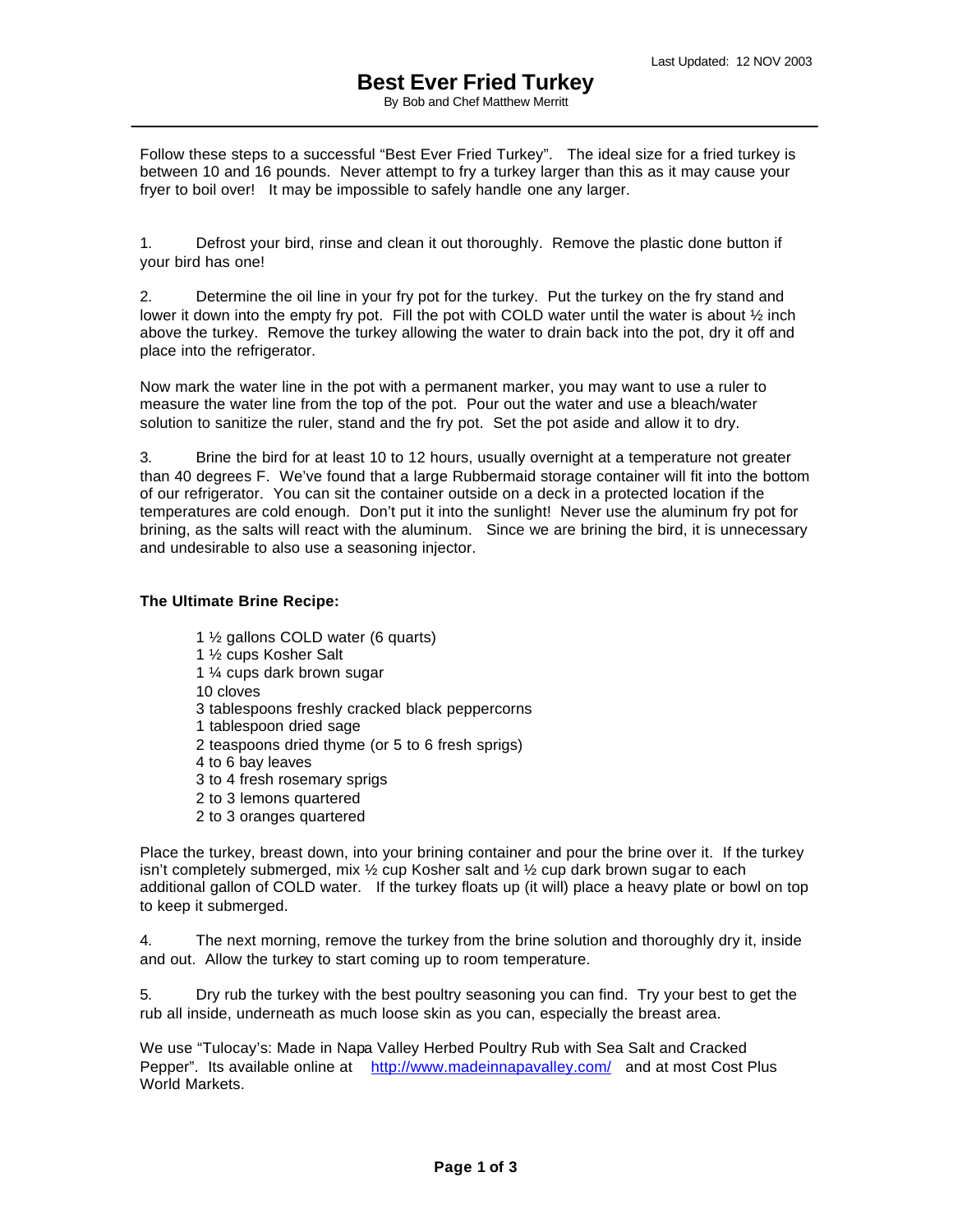6. Place the turkey onto the fry pot stand, breast end down (legs up top) and continue to allow the turkey to come up to room temperature. Invert the wing tips and tuck them in tightly so they don't get burnt up.

7. Prepare to fry. You will need a 40 to 60 quart fry pot with a high BTU burner, a full propane tank, about 6 gallons of peanut oil, fire-safe gloves, a candy thermometer to measure oil temperature, a meat thermometer to test the turkey doneness and just in case, a fire extinguisher.

Setup in an open flat area. DO NOT setup in your garage! Oil will pop and splatter, so you probably do not want to fry on your driveway either.

8. Fill the pot to the previously marked water line with the peanut oil – no higher! The hot oil will expand about an inch in depth as the temperature rises to 350-400 degrees F.

9. Light the burner and adjust for maximum heat output. The burner is usually hottest and most efficient when it sounds like a jet plane constantly taking off.

10. Attach the candy thermometer and make sure its down into the oil. Observe as the temperature rises. DO NOT leave the pot untended! DO NOT allow pets or children to be in the area!

11. Monitor the oil temperature, when it's around 375 to 400 degrees: **TURN THE BURNER OFF**. You're ready to SLOWLY lower the turkey into the pot. Slowly lowering a 16 pound turkey into 400 degree boiling oil may require two people. Expect vigorous boiling as the turkey goes in. If any moisture remains on the turkey it will cause the oil to splatter and pop. For safety, wear a long sleeve shirt. The oil temperature will drop to 325 to 350 degrees. Relight the burner.

12. Monitor the oil temperature; never allow it to go above 400 degrees or a flash fire can result. Ideally keep the oil temperature between 350 to 375 degrees. Whole turkeys require 3 to 3 ½ minutes per pound to cook. A 15-pound turkey cooks in about 45 minutes!!

13. Raise the turkey up out of the oil to check its temperature with a meat thermometer. When it's about done, the temperature in breast should be 170 degrees and the thigh should be 180 degrees. If it's not done, slowly lower it back into the oil. The turkey may start to float up a bit as it gets done.

14. Remove the turkey when it's done, turn off the burner and cover the oil. Allow the turkey to stand upright for about 15 minutes to drain the excess oil out of it.

15. Carve and serve!!

16. The oil may be saved and reused 3 to 4 times. Strain the oil as you return it to its original containers. If you have room to store the oil in a refrigerator, it will keep for several seasons. Don't reuse the oil with a turkey if you've had a fish fry!!  $\circledcirc$ 

See next page for some photos…